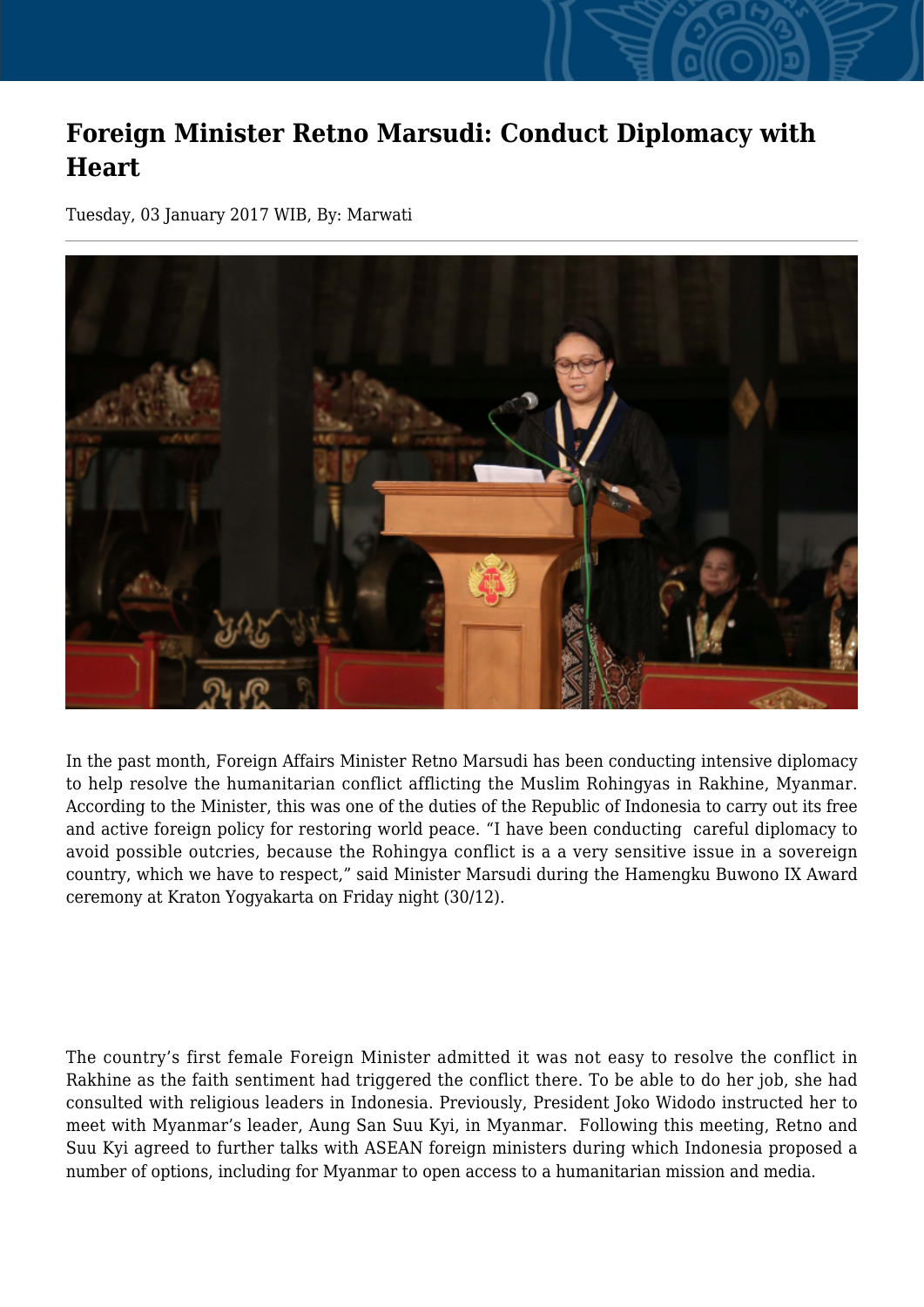

The ongoing diplomacy has not soon brought peace to Myanmar, but both countries, Myanmar and Bangladesh, have agreed to appoint respective special envoys to resolve border issues and refugees. The Myanmar government also appreciated the measures taken by Indonesia to help resolve the conflict there. "All of these measures take a long process, detailed, and careful as it is about the sovereignty of a state," she added.

The Minister, in her remarks accepting the HB IX Award, said the award would encourage and drive her and other diplomats to work even better. "In conducting our foreign policy, I always work with all my heart. I always ask our junior diplomats to work with their hearts, not just because we're being paid, so you won't ever feel tired," she said.

The Rector of UGM, Prof. Ir. Dwikorita Karnawati, M.Sc., Ph.D., said the granting of the award to FM Retno Marsudi was the result of rigourous selection by the UGM Board of Professors who found her to be deserving of the HB IX Award this year.

The HB Award is an award to Indonesian nationals with achievements and who render service that carries forward the aspiration and struggle made by the late King Sri Sultan Hamengku Buwono IX. "We saw Retno Marsudi as the most appropriate person this year for her outstanding service to humanity, diplomacy of Indonesia's sovereignty, and protection of Indonesian nationals abroad," said the Rector.